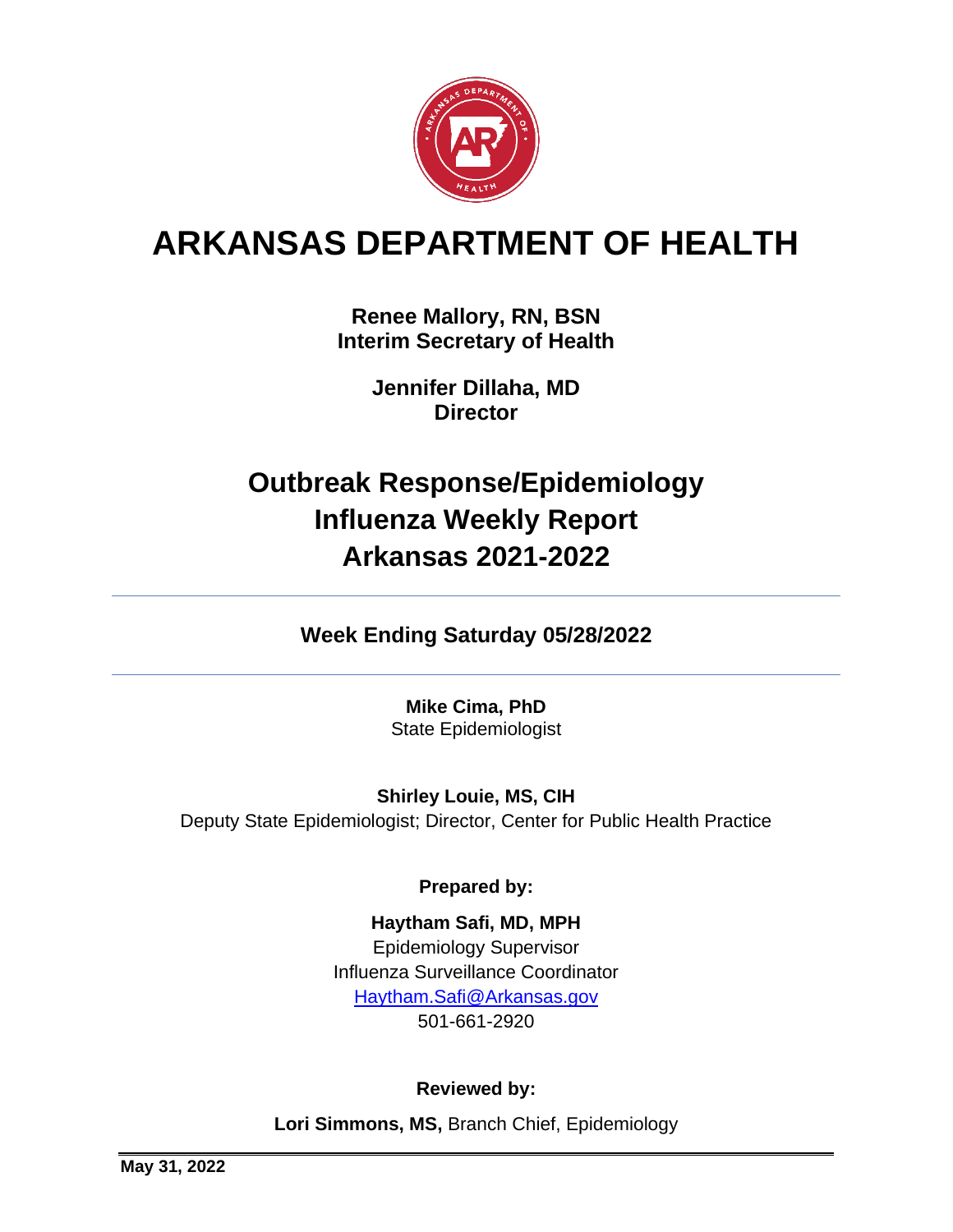During flu season, the Arkansas Department of Health (ADH) produces a Weekly Influenza Report for clinicians. The report provides information on flu activity in the state. The report also compares influenzalike-illness (ILI) in Arkansas to activity in the U.S. ADH receives reports of only a fraction of flu cases since it only requires reports of hospitalizations, deaths, and outbreaks. Therefore, it is important to understand that the information in the weekly update is representative of the timing and location of activity, but it does not reflect the overall burden of disease. It is presumed that there are many more people actually affected than the report shows. Clinicians and policy makers may find the report helpful in terms of communicating to colleagues and patients about the current status of the flu season.

### **Report Key Points:**

- For Week 21, Arkansas reported "Minimal" or 2 out of 13 for Influenza-Like-Illness (ILI) activity level indicator determined by data reported to ILINet.
- Since September 27, 2021, 14,807 positive influenza tests have been reported to the ADH online database by health care providers. **Please note that reported cases reflect only a portion of the actual numbers of flu cases in the state.**
- Among flu antigen tests this season that can distinguish between influenza A and B virus types in Arkansas, 89 percent were influenza A, and 11 percent were influenza B.
- More than 1 percent of patients visiting emergency rooms this week were there for ILI (Syndromic Surveillance). More than 1 percent of outpatient visits were for ILI (ILINet sentinel providers).
- No school absenteeism report this week due to end of school year.
- Arkansas reported 26 influenza-related deaths this flu season. In 2020-21 season, Arkansas reported 24 influenza-related deaths.
- Nationally, CDC estimates that, so far this season, there have been at least 7.3 million flu illnesses, 74,000 hospitalizations, and 4,500 deaths from flu, 25 of the deaths are in pediatric patients.
- Since September 27, 2021, 1 nursing home in Arkansas has reported an influenza outbreak.
- Nationally, the proportion of deaths reported to the National Center for Health Statistics attributed to pneumonia, influenza and COVID-19 (PIC) is above the epidemic threshold this week. PIC mortality is due primarily to COVID-19 and not influenza.

You can report flu year-round and view the weekly influenza report during the influenza season at: [http://www.healthy.arkansas.gov/programs-services/topics/influenza.](http://www.healthy.arkansas.gov/programs-services/topics/influenza)You can also access the reporting website directly at: [https://FluReport.ADH.Arkansas.gov.](https://flureport.adh.arkansas.gov/)

**For Additional National and International Influenza Surveillance Information: World Health Organization (WHO):** <https://www.who.int/tools/flunet> **CDC - Seasonal Influenza (Flu) - Weekly Report**:<http://www.cdc.gov/flu/weekly/>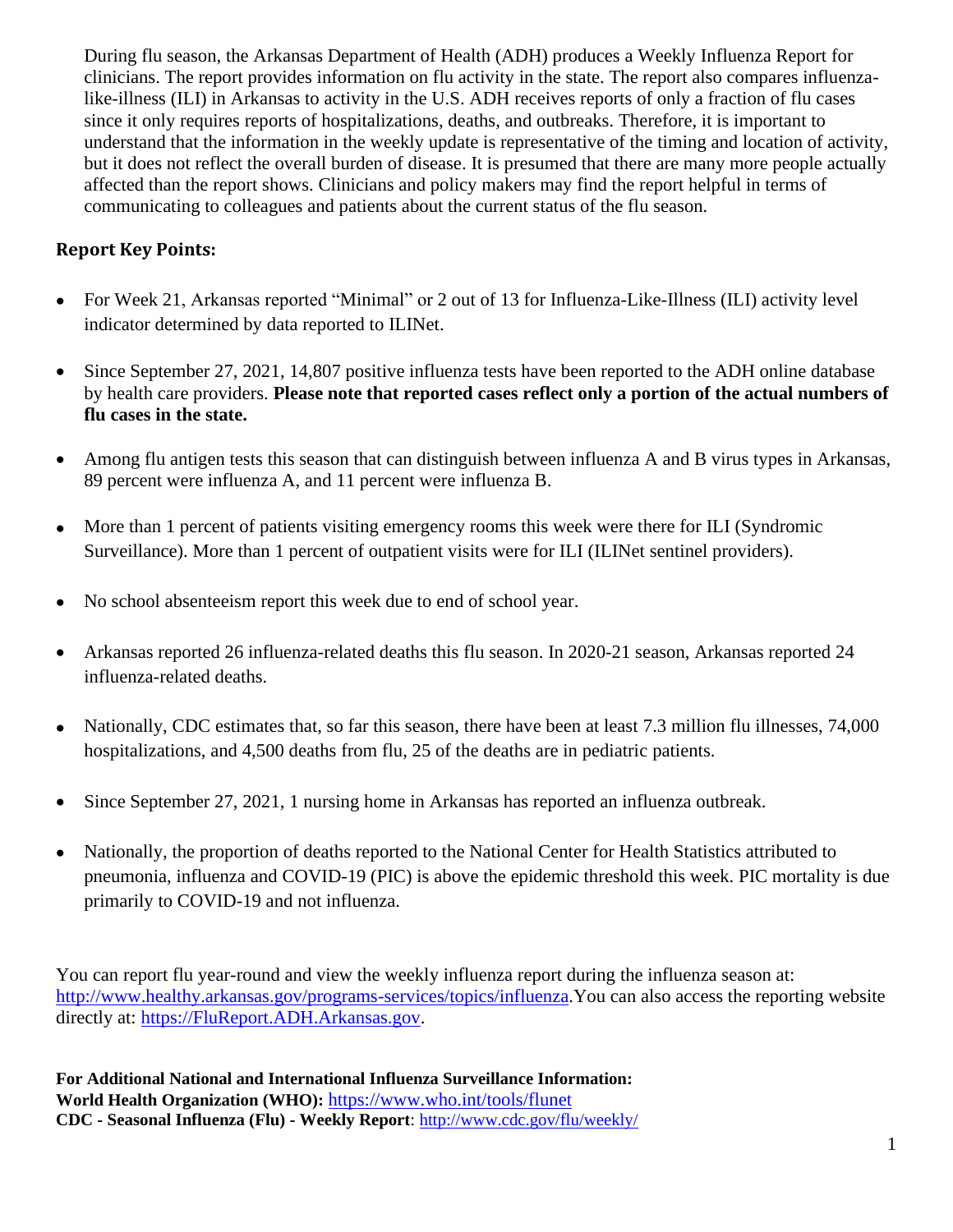# **2021-2022 Influenza Outbreak Response/Epi Report (Week 21: 05/22/2022 – 05/28/2022)**

#### **Death Report for Week 21**

- Deaths from all causes: 641
- Deaths due to Pneumonia: 37
- PCR confirmed Flu Deaths: 0
- Death Certificate or Flu Antigen only: 0

#### **Cumulative Flu Deaths since 10/03/2021**

- PCR confirmed Flu deaths: 4
- Death Certificate or Antigen only: 22
- Cumulative Flu deaths: 26

#### **Total Flu-Related Hospital Admissions**

– Cumulative: 384

–Week ending 05/28/2022: 6

#### **Weekly Arkansas ILI Intensity Level Reported by Sentinel Providers**



#### **PCR Lab Confirmed Influenza Cases**

- Total Cases since 10/03/2021: 2,324
- Week ending 05/28/2022: 4

*Reported cases reflect only a portion of the actual numbers of flu cases in the state.*

| <b>PCR Tests</b>    | Week 21 | <b>Cumulative Cases</b><br>Since 10/03/2021 |  |
|---------------------|---------|---------------------------------------------|--|
| $A+$                | 4       | 2,042                                       |  |
| $B+$                | 0       | 39                                          |  |
| <b>Both A and B</b> | 0       | 6                                           |  |
| <b>B/Victoria</b>   | 0       | ∩                                           |  |
| <b>B</b> /Yamagata  | 0       | ∩                                           |  |
| $H1N1+$             | ∩       |                                             |  |
| $H3+$               | ∩       | 236                                         |  |
| Unsubtypeable       | 0       |                                             |  |
| <b>Total</b>        | Δ       | 2,324                                       |  |

#### **PCR Confirmed Influenza Cases since 10/03/2021**

| <b>Age Groups</b> | $PCR+$ | <b>Hospitalized</b> | <b>Deaths</b> |
|-------------------|--------|---------------------|---------------|
| $0-4$ yr.         | 360    | 14                  |               |
| 5-17 yr.          | 837    | 6                   | $\cup$        |
| 18-24 yr.         | 254    | 9                   | ∩             |
| 25-44 yr.         | 389    | 31                  |               |
| 45-64 yr.         | 210    | 68                  | ∩             |
| $>= 65$ yr.       | 273    | 131                 | 3             |
| <b>Unknown</b>    |        | O                   |               |
| <b>Total</b>      | 2,324  | 259                 | Δ             |

#### **School Absenteeism\***

- Week Ending: 05/28/2022
	- Percent Absent: Most schools out
	- Previous Week: 8.45
- **Average daily absenteeism for all public schools during this reporting week.**

#### **ER Visits (Syndromic Surveillance)**

- **Week Ending: 05/28/2022** Weighted Average: 1.3% – Total Visits: 19,140
	- Visits with ILI: 258

#### • **Previous Week** Weighted Average: 1.1%

- Total Visits: 19,801
- Visits with ILI: 211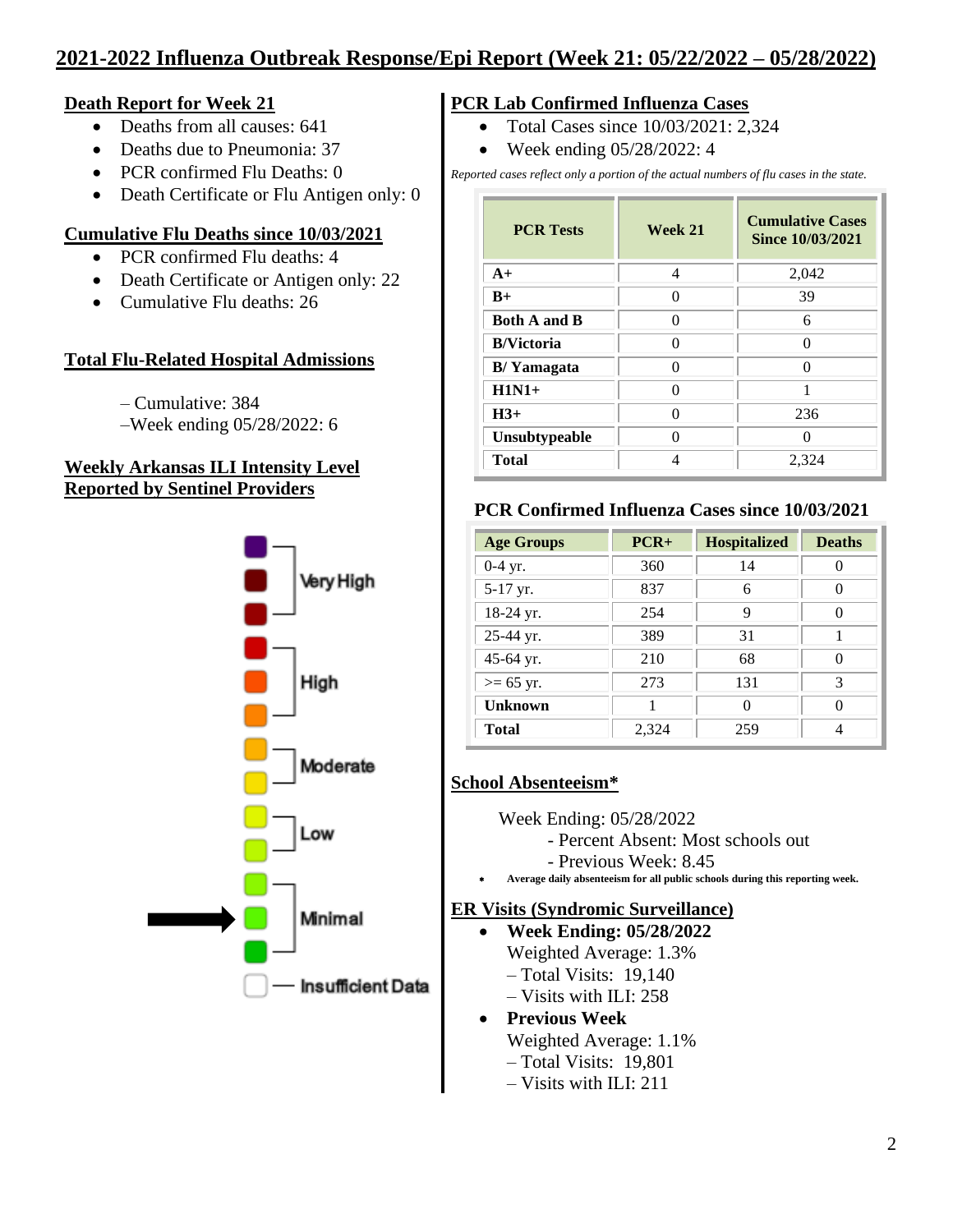

## **Influenza Mortality by Age Group, Arkansas 2005-2022 (Provisional) Report Updated: 5/31/2022**

\* All seasons range from week 40 to week 39 except 2009-2010 started week 36 Source: ADH Outbreak Response Section, and Center for Health Statistics

**Hospital Report – Downloaded from ESSENCE (Syndromic Surveillance) Percent ER Visits with ILI**

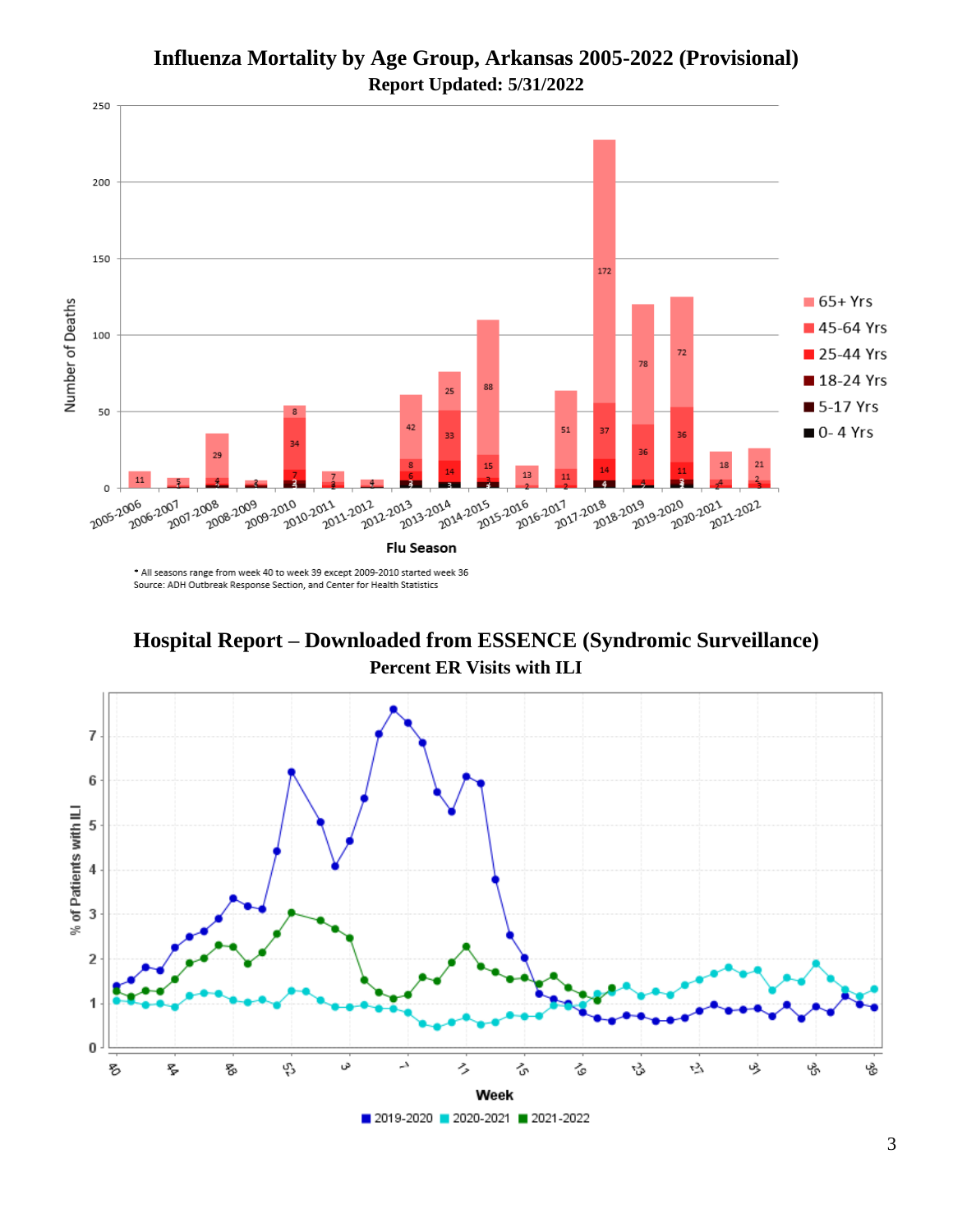

## **Weekly Influenza Claims Paid by Medicaid and BCBS of Arkansas**

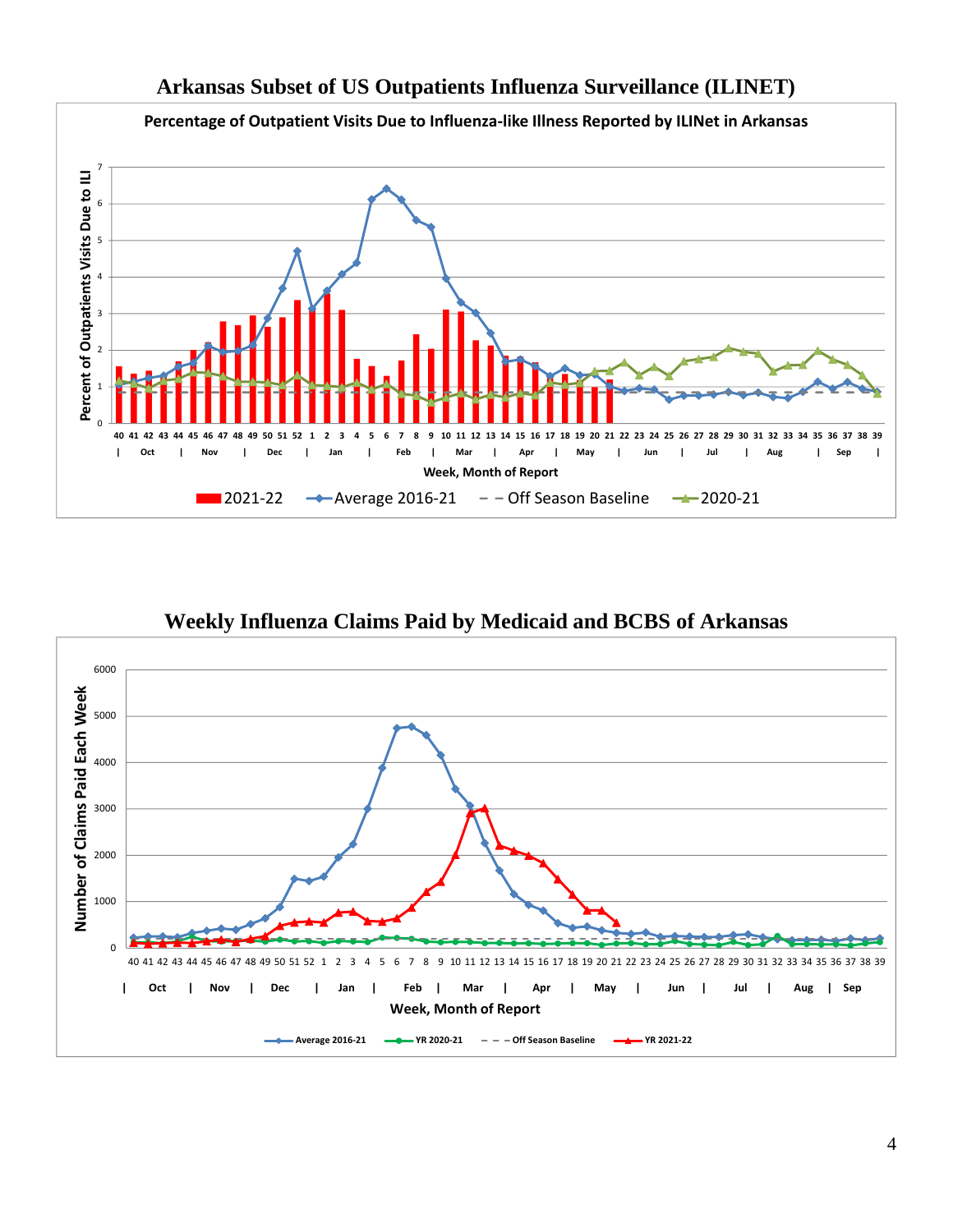## **Antigen Report**



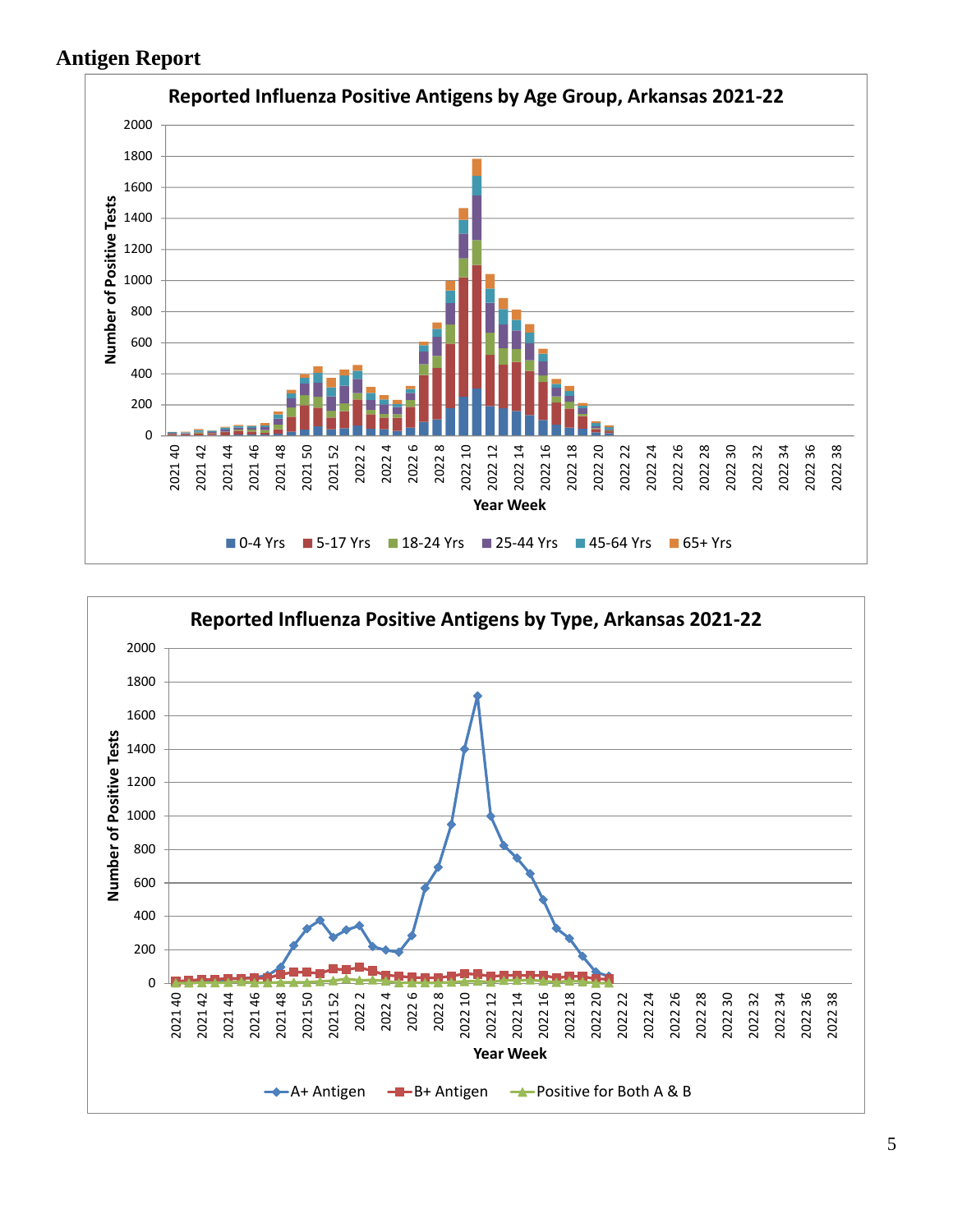## **Influenza Positive Tests Reported to CDC and ILI Activity, by HHS Region Public Health Labs, 2021-2022 Season, Week Ending May 21, 2022**

**Values in legend are for the highlighted HHS region (Region 6) for the most recent 3 weeks**



## **Influenza-Like-Illness Activity Level Indicator Determined by Data Reported to ILINet**

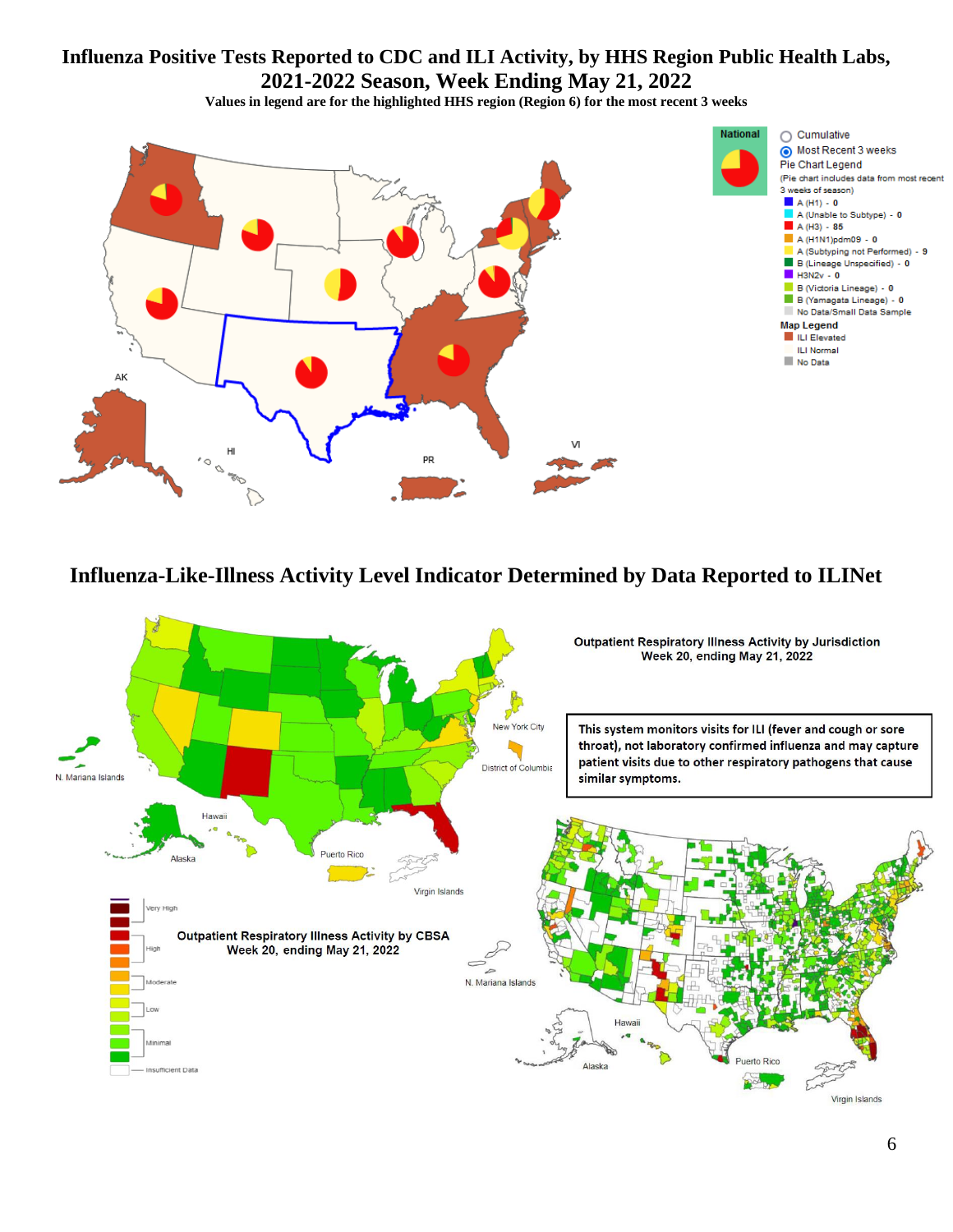### **Influenza Positive Tests Reported to CDC by U.S. Public Health Laboratories, National Summary, October 3, 2021 – May 21, 2022**



**Pneumonia, Influenza and COVID Mortality from the National Center for Health Statistics Mortality Surveillance System Data as of May 26, 2022, National Data**



**MMWR Week**